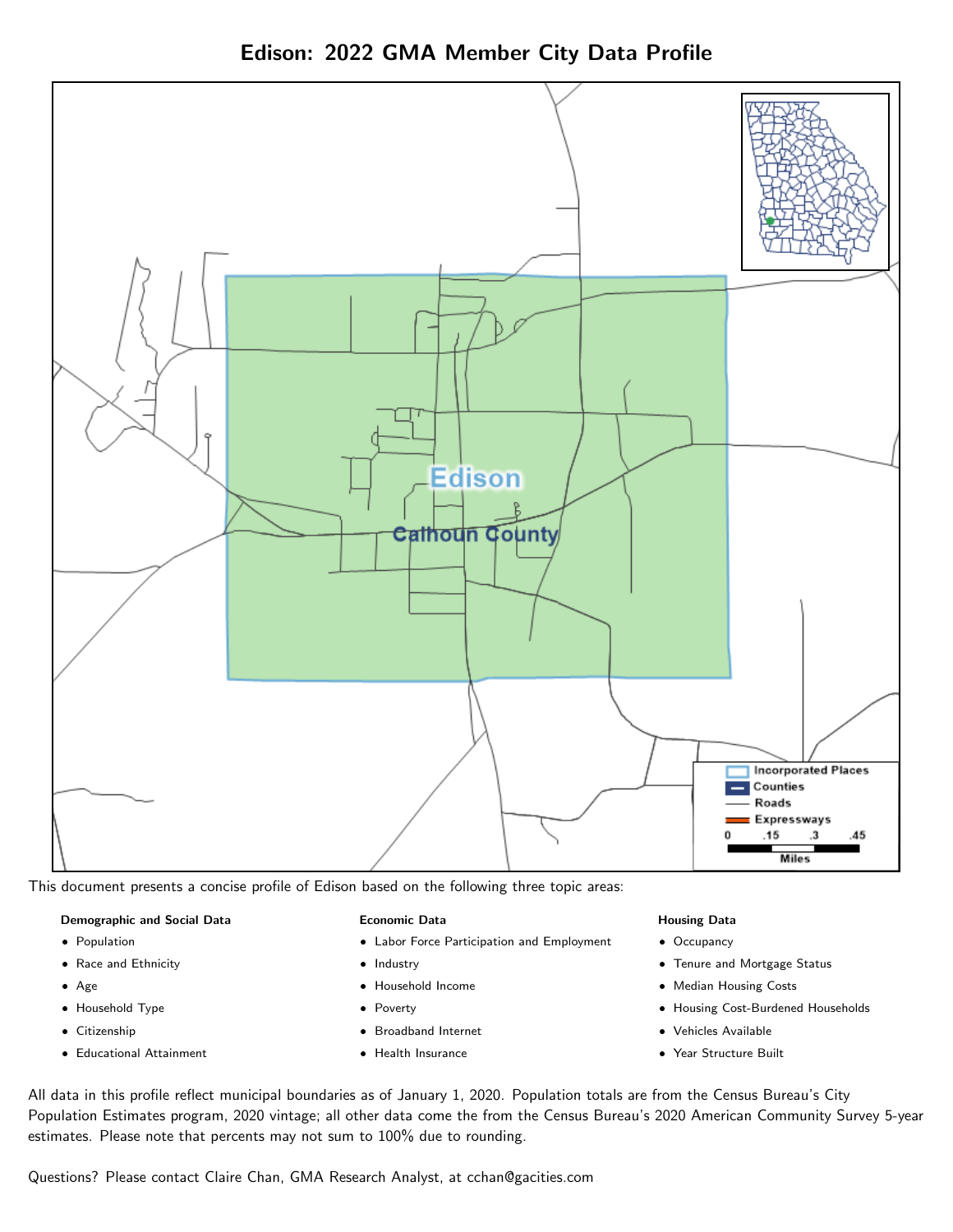# Edison: Demographic and Social



Age

**Citizenship** 

0% 2% 4% 6% 8% Male <u>Januar Female</u> 8% 6% 4% 2% 85 and over 80-84 75-79 70-74 65-69 60-64 55-59 50-54 45-49 40-44 35-39 30-34 25-29 20-24 15-19  $10-14$ 5-9 Under 5

Native Born 100%

#### Race and Ethnicity



Source: U.S. Census Bureau, City Population Estimates, 2020 vintage Source: American Community Survey, 2020 5-year estimates, table B03002

#### Household Type



Source: American Community Survey, 2020 5-year estimates, table B01001 Source: American Community Survey, 2020 5-year estimates, table B11001

#### Educational Attainment



Source: American Community Survey, 2020 5-year estimates, table B05002 Source: American Community Survey, 2020 5-year estimates, table B15002

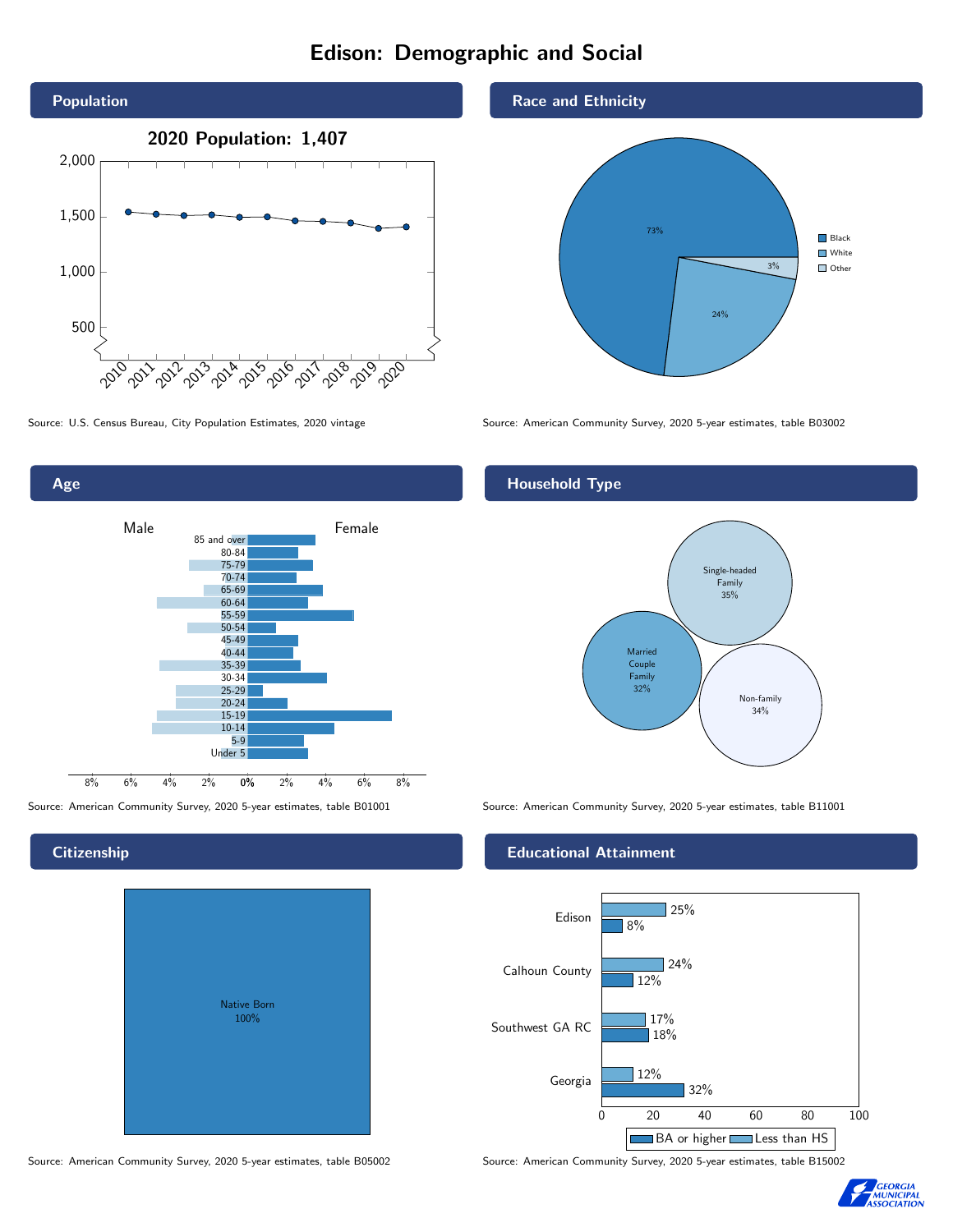# Edison: Economic





Source: American Community Survey, 2020 5-year estimates, table B23001 Note: Unemployment rate is based upon the civilian labor force.

#### Industry

| Agriculture, forestry, fishing and hunting, and mining      | 12%   |
|-------------------------------------------------------------|-------|
| Construction                                                | 6%    |
| Manufacturing                                               | 9%    |
| <b>Wholesale Trade</b>                                      | $0\%$ |
| Retail Trade                                                | 16%   |
| Transportation and warehousing, and utilities               | $1\%$ |
| Information                                                 | $0\%$ |
| Finance and insurance, real estate, rental, leasing         | $0\%$ |
| Professional, scientific, mgt, administrative, waste mgt    | $0\%$ |
| Educational services, and health care and social assistance | 19%   |
| Arts, entertainment, recreation, accommodation, food        | 5%    |
| service                                                     |       |
| Other services, except public administration                | $4\%$ |
| Public administration                                       | 26%   |

Source: American Community Survey, 2020 5-year estimates, table C24030



Source: American Community Survey, 2020 5-year estimates, tables B19013 and B19025 Source: American Community Survey, 2020 5-year estimates, table B17010



Poverty



#### **Health Insurance**



Source: American Community Survey, 2020 5-year estimates, table B28002 Source: American Community Survey, 2020 5-year estimates, table B18135